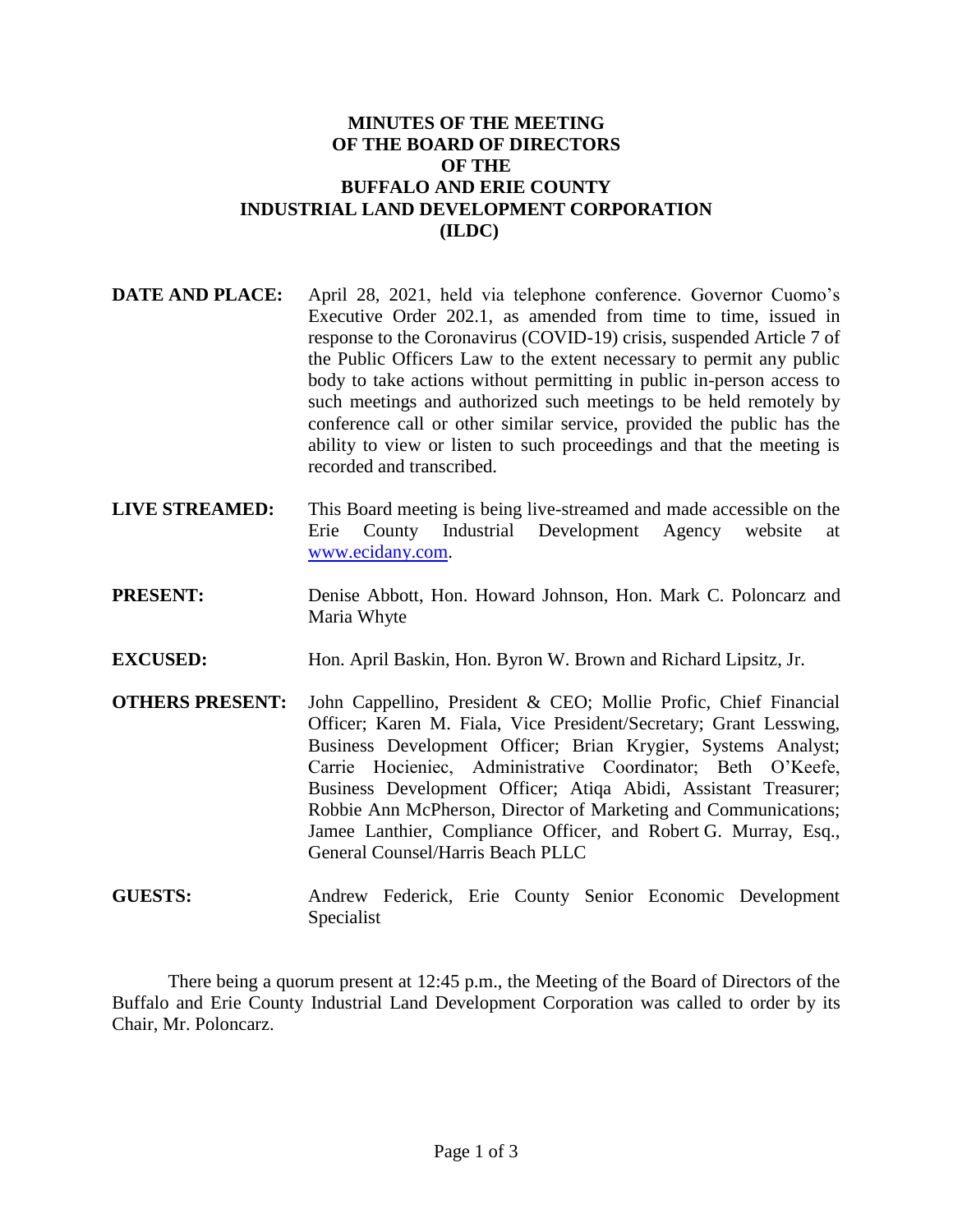## **MINUTES**

Mr. Johnson moved, and Ms. Whyte seconded to approve of the March 24, 2021 minutes. Mr. Poloncarz called for the vote and the minutes were unanimously approved.

## **REPORTS / ACTION ITEMS / INFORMATION ITEMS**

Financial Report. Ms. Profic presented the March 2021 financial report. She noted that the balance sheet indicates the ILDC ended the month with total assets of \$9.7M and net assets of \$7.0M. The March income statement shows \$800 of revenue and \$13,000 of expenses, netting to a (\$12,500) net loss in March. The year-to-date income statement shows total revenues of \$2,500 and total expenses of \$27,000. Special project grants relate to funds in the Bethlehem Steel and Angola Ag Park costs. Overall there is a net loss of \$25,000 for 2021. Mr. Poloncarz directed that the report be received and filed.

Approval of Funding Agreement with Erie County IDA. Mr. Cappellino presented this report outlining a proposed funding agreement with the Erie County IDA. As part of our shared mission and ILDC's work to revitalize the former Bethlehem Steel property under its Master Plan, two grants have been awarded to construct public roads, water and sewer infrastructure at the site. Grants of \$7,695,000 from Empire State Development and \$2,680,000 from the federal Economic Development Administration have been accepted and executed by ILDC. Given that the terms of these grants both require costs be paid up front and the possibility of large dollaramount construction invoices, ILDC is requesting the acceptance of a grant from ECIDA's UDAG fund of up to \$1,000,000 on a revolving basis. This will allow the ILDC to make timely payments of invoices related to this project. When reimbursements or draws are received, ILDC will reimburse the IDA. The work is expected to take several years to complete. We are requesting approval of the resolution to allow up to \$1,000,000 to be granted to ILDC on a revolving basis.

Ms. Abbott moved and Ms. Whyte seconded to approve of the Funding Agreement with Erie County IDA. Mr. Poloncarz then called for the vote and following resolution was then unanimously approved:

RESOLUTION OF THE BUFFALO AND ERIE COUNTY INDUSTRIAL LAND DEVELOPMENT CORPORATION ("ILDC") TO ENTER INTO A FUNDING AGREEMENT WITH THE ERIE COUNTY INDUSTRIAL DEVELOPMENT AGENCY ("AGENCY") FOR CONSTRUCTION OF PUBLIC ROADWAY, WATER AND SEWER INFRASTRUCTURE WITHIN AND UPON LANDS OWNED BY THE ILDC AT THE FORMER BETHLEHEM STEEL SITE IN LACKAWANNA, NEW YORK, IN AN AMOUNT NOT TO EXCEED \$1,000,000 ON A REVOLVING BASIS FROM THE AGENCY'S U.S. DEPARTMENT OF HOUSING AND URBAN DEVELOPMENT URBAN DEVELOPMENT ACTION GRANT ("UDAG") REFLOW FUND

Approval of Lead Agency, Positive Declaration, Draft Scoping Document, and Scoping Meeting for Angola Ag Park. Mr. Cappellino reviewed the SEQR process related to the Master Planning for the Angola Agricultural Business Park and the contemplated ILDC assumption of